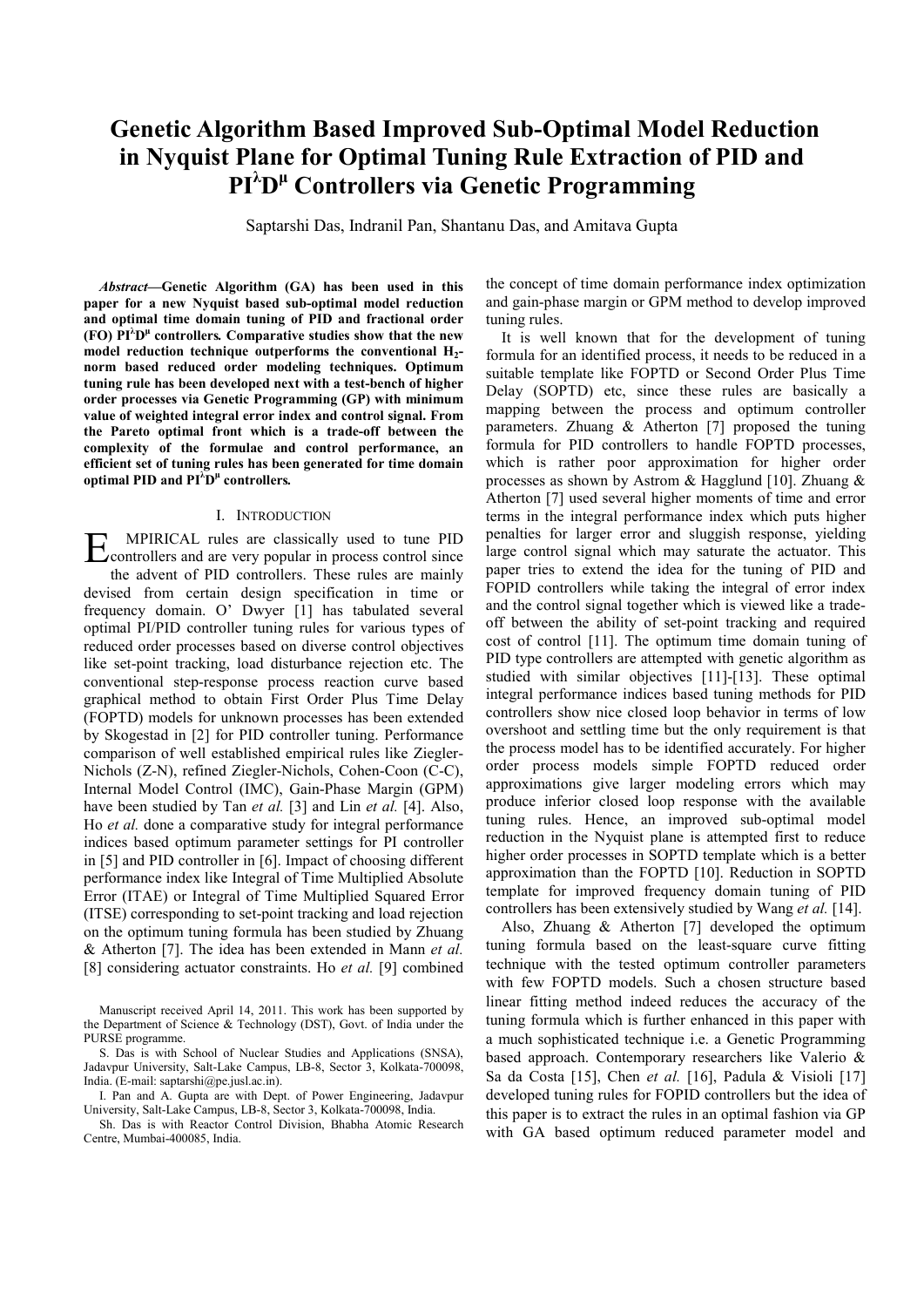PID/FOPID parameters. The rationale behind using Genetic Programming is the fact that it is based on symbolic regression which searches for not only the optimal parameters within a structure but also the structure itself i.e. the optimal PID/FOPID controller tuning formulae in our case that ensures low error index and control signal.

The rest of the paper is organized as follows. Section II discusses about a new sub-optimal model reduction for higher order processes. Section III shows the GA based optimal PID/FOPID controller tuning results and GP based tuning rule generation with the achievable closed loop performances. The paper ends with conclusion in section IV, followed by the references.

#### II. NEW APPROACH OF SUB-OPTIMAL MODEL REDUCTION

## *A. New Optimization Framework*

Xue & Chen [18] proposed a novel method of reducing higher order process models by minimizing the  $H_2$  norm of the original higher order model  $P(s)$  and reduced order model  $\tilde{P}(s)$  using an unconstrained optimization. i.e.

$$
J_{2-norm} = \left\| P(s) - \tilde{P}(s) \right\|_2 \tag{1}
$$

where,  $\|\cdot\|$ , denotes the 2-norm of a system which is a measure of the energy of a stable LTI system with an impulse excitation and is given by the following expression:

$$
||P(s)||_2 = \sqrt{\frac{1}{2\pi} \int_{-\infty}^{\infty} trace \left[ P(j\omega) \overline{P(j\omega)^T} \right] d\omega}
$$
 (2)

In this paper we have used another optimization framework which minimizes the discrepancy between the frequency responses of the higher order and reduced parameter process model in the complex Nyquist plane. The proposed methodology has been found to produce better accuracy in the model reduction process, since the  $H_2$  norm based method, discussed earlier [18] is based on the minimization of discrepancy in the magnitude curves only. The proposed Nyquist based method minimizes both the discrepancies in the gain and phase of the two said systems. The proposed objective function for model reduction is given by (3):

$$
J_{\text{nyquist}} = w_1 \cdot \left\| \text{Re}\left[P(j\omega)\right] - \text{Re}\left[\tilde{P}(j\omega)\right] \right\|
$$
  
+ 
$$
w_2 \cdot \left\| \text{Im}\left[P(j\omega)\right] - \text{Im}\left[\tilde{P}(j\omega)\right] \right\|
$$
 (3)

Here, the norm  $\|\cdot\|$  denotes Euclidian length of the vectors. The weights  $\{w_1, w_2\}$  are chosen to be equal so as not to emphasize discrepancies either in the real or imaginary part of the frequency response. To evaluate the objective function (3) in each iterations, within an optimization framework, logarithmically spaced 500 frequency points have been taken within the frequency-band  $\omega \in [\omega_1, \omega_1] = [10^{-4}, 10^4] Hz$ . Here, the two objective functions (1) and (3) denotes the discrepancies in the  $H<sub>2</sub>$ norm and the real and imaginary parts of the Nyquist curves

corresponding to the higher order and reduced order models. The new objective function (3) is now minimized with an unconstrained Genetic Algorithm to obtain the reduced parameter models in a FOPTD (5) as well as SOPTD (6) templates with the corresponding sub-optimal reduced order parameters in Table 1 for a test-bench of higher order processes. The model reduction technique has been termed as "sub-optimal" due to the fact that it extracts the apparent delays ( *L* ) in the higher order models with an equivalent third order Pade approximation:

$$
e^{-Ls} \simeq \frac{-L^3 s^3 + 12L^2 s^2 - 60L + 120}{L^3 s^3 + 12L^2 s^2 + 60L + 120} \tag{4}
$$

Here, the reduced order templates are given as:

$$
P_{\text{FOPID}}\left(s\right) = \frac{Ke^{-L s}}{\left(\tau s + 1\right)}\tag{5}
$$

$$
P_{SOPTD}\left(s\right) = \frac{Ke^{-L s}}{\left(\tau_{\max}s + 1\right)\left(\tau_{\min}s + 1\right)}\tag{6}
$$

with the reduced order parameters  $\{K, \tau, L\}$  denoting the dc-gain, time-constant (maximum or minimum) and timedelay respectively.

### *B. Test-Bench Processes*

In this paper, four set of higher order test bench processes (7)-(10) have been studied as reported by Astrom & Hagglund [19]. *P*<sub>1</sub> represents a class of higher order processes with concurrent poles.  $P_2$  represents a class of fourth order processes with increasing order of smallest time constants  $(\alpha)$ . *P*<sub>2</sub> represents a class of third order processes with different values of the repeated dominant/non-dominant time constant  $(T)$ .  $P_4$  represents a class of non-minimum phase processes with increasing magnitude of the real right half plane zero.

$$
P_1(s) = \frac{1}{(1+s)^n}, n \in \{3, 4, 5, 6, 7, 8, 10, 20\}
$$
 (7)

$$
P_2(s) = \frac{1}{(1+s)(1+\alpha s)(1+\alpha^2 s)(1+\alpha^3 s)},
$$
  
\n
$$
\alpha \in \{0.1, 0.2, 0.3, 0.4, 0.5, 0.6, 0.7, 0.8, 0.9\}
$$
\n(8)

$$
P_3(s) = \frac{1}{(1+s)(1+sT)^2},
$$
  
\n
$$
T \in \{0.005, 0.01, 0.02, 0.05, 0.1, 0.2, 0.5, 2, 5, 10\}
$$
\n(9)

$$
P_4(s) = \frac{(1 - \alpha s)}{(1 + s)^3},\tag{10}
$$

$$
\alpha = \{0.1, 0.2, 0.3, 0.4, 0.5, 0.6, 0.7, 0.8, 0.9, 1.0, 1.1\}
$$

The accuracies of the GA based optimization for model reduction using  $H$ , norm based and proposed Nyquist based approach has been compared in Fig. 1-4. It is clear that the proposed model reduction technique produces SOPTD models with high degree of accuracy in the Nyquist plane. Also, FOPTD models for the test processes are less accurate than SOPTD with modeling objectives (1) and (3).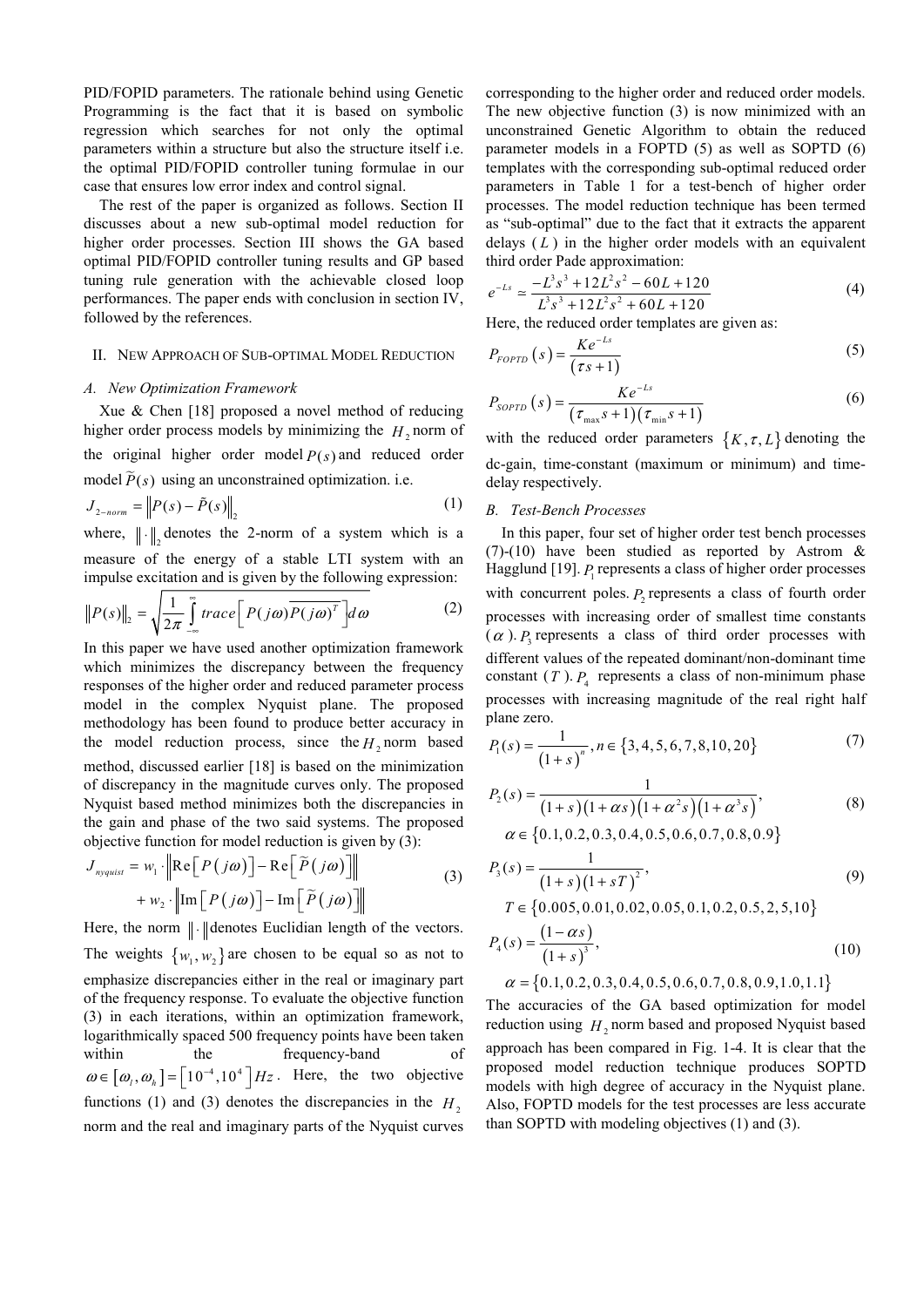| <b>TABLE I</b><br>NYQUIST BASED PROPOSED MODEL REDUCTION RESULTS |                     |                              |     |                     |                       |          |
|------------------------------------------------------------------|---------------------|------------------------------|-----|---------------------|-----------------------|----------|
| Class of                                                         | Varying             | Sub-optimum SOPTD Parameters |     |                     |                       |          |
|                                                                  | Processes Parameter | $J_{min}$                    | K   | $\tau_{\text{max}}$ | $\tau$ <sub>min</sub> | L        |
| $P_1$                                                            | $n=3$               | 0.35763                      | 1.0 | 1.335035            | 1.296596              | 0.458524 |
|                                                                  | $n=4$               | 0.534457                     | 1.0 | 1.586542            | 1.548473              | 1.03317  |
|                                                                  | $n=5$               | 0.643986                     | 1.0 | 1.797635            | 1.770904              | 1.666146 |
|                                                                  | $n=6$               | 0.720594                     | 1.0 | 1.989875            | 1.959647              | 2.344943 |
|                                                                  | $n=7$               | 0.779376                     | 1.0 | 2.163055            | 2.14323               | 3.051016 |
|                                                                  | $n=8$               | 0.82832                      | 1.0 | 2.310304            | 2.310215              | 3.782639 |
|                                                                  | $n=10$              | 0.91604                      | 1.0 | 2.661457            | 2.549809              | 5.293009 |
|                                                                  | $n=20$              | 2.504335                     | 1.0 | 5.451683            | 5.397813              | 9.999728 |
| P <sub>2</sub>                                                   | $\alpha=0.1$        | 0.004308                     | 1.0 | 0.999772            | 0.100915              | 0.010279 |
|                                                                  | $\alpha=0.2$        | 0.028107                     | 1.0 | 0.992451            | 0.214076              | 0.038794 |
|                                                                  | $\alpha=0.3$        | 0.060572                     | 1.0 | 0.979505            | 0.341498              | 0.092874 |
|                                                                  | $\alpha=0.4$        | 0.107937                     | 1.0 | 0.943464            | 0.51063               | 0.167586 |
|                                                                  | $\alpha=0.5$        | 0.173435                     | 1.0 | 0.833884            | 0.778235              | 0.270018 |
|                                                                  | $\alpha=0.6$        | 0.292888                     | 1.0 | 0.919789            | 0.886179              | 0.409777 |
|                                                                  | $\alpha=0.7$        | 0.400586                     | 1.0 | 1.026115            | 1.021073              | 0.559864 |
|                                                                  | $\alpha=0.8$        | 0.480812                     | 1.0 | 1.233382            | 1.10547               | 0.720248 |
|                                                                  | $\alpha=0.9$        | 0.521566                     | 1.0 | 1.371358            | 1.331686              | 0.879882 |
| $P_3$                                                            | $T=0.005$           | 0.003451                     | 1.0 | 1.000027            | 0.007301              | 0.00276  |
|                                                                  | $T = 0.01$          | 0.006693                     | 1.0 | 0.999721            | 0.014931              | 0.005228 |
|                                                                  | $T=0.02$            | 0.013254                     | 1.0 | 0.999557            | 0.030272              | 0.010203 |
|                                                                  | $T=0.05$            | 0.031173                     | 1.0 | 0.997605            | 0.075538              | 0.026398 |
|                                                                  | $T=0.1$             | 0.05823                      | 1.0 | 0.989257            | 0.157307              | 0.050227 |
|                                                                  | $T=0.2$             | 0.100513                     | 1.0 | 0.963887            | 0.337572              | 0.09348  |
|                                                                  | $T=0.5$             | 0.243507                     | 1.0 | 0.911085            | 0.868222              | 0.253221 |
|                                                                  | $T=2$               | 0.274858                     | 1.0 | 2.285902            | 2.162089              | 0.662506 |
|                                                                  | $T=5$               | 0.105979                     | 1.0 | 5.271248            | 4.954549              | 0.85439  |
|                                                                  | $T=10$              | 0.048469                     | 1.0 | 9.999702            | 9.998882              | 0.98878  |
| $P_4$                                                            | $\alpha=0.1$        | 0.350007                     | 1.0 | 1.321307            | 1.304839              | 0.562264 |
|                                                                  | $\alpha=0.2$        | 0.334032                     | 1.0 | 1.317905            | 1.293675              | 0.66746  |
|                                                                  | $\alpha=0.3$        | 0.332085                     | 1.0 | 1.393695            | 1.197571              | 0.773718 |
|                                                                  | $\alpha=0.4$        | 0.351824                     | 1.0 | 1.334063            | 1.234247              | 0.873208 |
|                                                                  | $\alpha=0.5$        | 0.423653                     | 1.0 | 1.298311            | 1.242496              | 0.968798 |
|                                                                  | $\alpha=0.6$        | 0.542731                     | 1.0 | 1.25362             | 1.252805              | 1.064005 |
|                                                                  | $\alpha=0.7$        | 0.698068                     | 1.0 | 1.241163            | 1.240979              | 1.150465 |
|                                                                  | $\alpha=0.8$        | 0.881815                     | 1.0 | 1.293128            | 1.161037              | 1.234179 |
|                                                                  | $\alpha=0.9$        | 1.085803                     | 1.0 | 1.28306             | 1.138877              | 1.308246 |
|                                                                  | $\alpha=1.0$        | 1.307159                     | 1.0 | 1.298524            | 1.09749               | 1.387555 |
|                                                                  | $\alpha=1.1$        | 1.542905                     | 1.0 | 1.312971            | 1.053957              | 1.459166 |



Fig. 1. Accuracies of reduced parameter models of  $P_1$  in the Nyquist plane.



Fig. 2. Accuracies of reduced parameter models of  $P_2$  in the Nyquist plane.



Fig. 3. Accuracies of reduced parameter models of  $P_3$  in the Nyquist plane.



Fig. 4. Accuracies of reduced parameter models of P<sub>4</sub> in the Nyquist plane.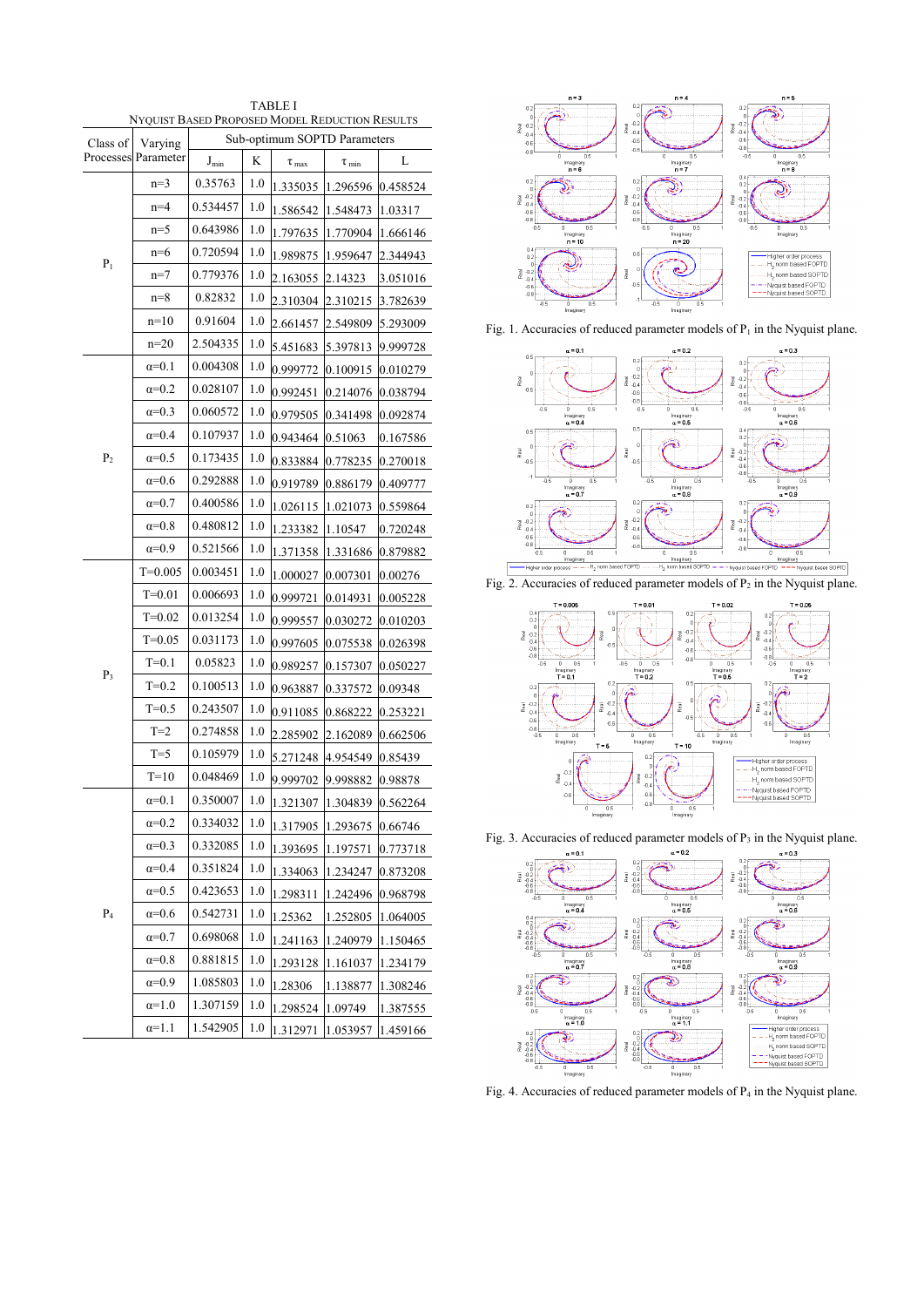## III. TIME DOMAIN OPTIMAL CONTROLLER TUNING

## *A. Controller Structures and Their Optimal Tuning*

In this paper, the performance of two classes of controllers has been studied to control few higher order processes (7)-(10). The chosen controllers are conventional PID type which is widely used in process control industries and its analogous fractional order  $PI^{\lambda}D^{\mu}$ , proposed by Podlubny [20] which is gaining increased interest amongst the research community. The  $PI^{\lambda}D^{\mu}$  controller has been considered to have a parallel structure (11) similar to the conventional PID controller [1].

$$
C_{FOPID}(s) = K_p + \frac{K_i}{s^{\lambda}} + K_d s^{\mu}
$$
 (11)

Clearly, the  $PI^{\lambda}D^{\mu}$  controller (11) is a generalization of the classical PID controller with two extra tuning knob i.e. the differ-integral orders  $\{\lambda, \mu\}$ . The conventional PID controller can be designed with the same technique by putting  $\{\lambda, \mu\} = 1$ . The PID and  $PI^{\lambda}D^{\mu}$  controllers are now tuned with a constrained Genetic Algorithm, since its unconstrained version may produce large controller gains and increase the cost of hardware implementation. The goal of the constrained optimization is to minimize a weighted sum of a suitable error index and the control signal (12) similar to that in Pan *et al.* [11]:

$$
J = \int_{0}^{\infty} \left[ w_1 \cdot t \cdot \left| e(t) \right| + w_2 \cdot u^2(t) \right] \tag{12}
$$

Here, the first term corresponds to the ITAE which minimizes the overshoot and settling time, whereas the second term denotes the Integral of Squared Controller Output (ISCO). The two weights  $\{w_1, w_2\}$  balances the impact of control loop error (oscillation and/or sluggishness) and control signal (larger actuator size and chance of integral wind-up) and both have been chosen to be unity in the present simulation study indicating same penalty for large magnitude of ITAE and ISCO.

# *B. Genetic Programming (GP) Based Rule Extraction for Optimal Tuning of PID/PI<sup>λ</sup> Dμ Controllers*

The 
$$
PI^{\lambda}D^{\mu}
$$
 controller parameters  $\{K_p, K_i, K_d, \lambda, \mu\}$  are

tuned next with GA minimizing the objective function (12) for the higher order test-bench processes (7)-(10). In this paper, Genetic Programming is used to optimally map the enhanced sub-optimal reduced order SOPTD parameters representing the higher order systems (in Table I) and the optimal PID/ $PI^{\lambda}D^{\mu}$  controller parameters for extracting optimal tuning rules based on the control objective (12) in an optimum fashion. For tuning rule development several measures of standard SOPTD templates like time-delay ( *L* ), maximum-minimum time-constant ratio ( $\tau_{\text{max}}/\tau_{\text{min}}$ ), timedelay to time constant ratio ( $L/\tau_{\text{min}}$  and  $L/\tau_{\text{max}}$ ) etc have been used to map the GA based sub-optimal reduced order SOPTD model parameters with GA based PID/FOPID parameters. O' Dwyer [1] reported least square based empirical rule extraction approach to fit a chosen structure of the tuning rule. The idea has been significantly improved with a GP based approach with optimal choice of the structure to fit the data in the rule and with additional choice of the complexity, representing the tuning formula.

GP [21] is a class of computational intelligence techniques which extends the notion of the conventional Genetic Algorithm, to evolve computer programs which can perform user defined tasks. It is an evolutionary algorithm and is based on the biological strategies of reproduction, crossover and mutation to evolve fitter solutions in the future generations. In the present paper, GP is used for symbolic regression to find out an analytic expression that maps the input variables of the process parameters to the output values of the controller parameters while minimizing the mean absolute error (MAE) of the predicted controller parameters (from the rule) and the specified well-tuned values. Thus instead of finding the coefficients of a particular structure as in the conventional regression in [1], [7] GP searches in the infinite dimensional functional space to find an optimum structure along with the numerical coefficients, minimizing MAE of the controller parameters.



Fig. 6. Schematic of mutation in Genetic Programming.

In GP each candidate solution is a function itself and is encoded in the form of a tree. Fig. 5 shows the schematic for crossover between the two parent genes. Since the whole node with its corresponding sub-nodes get replaced in this case, so the crossover procedure is more effective and can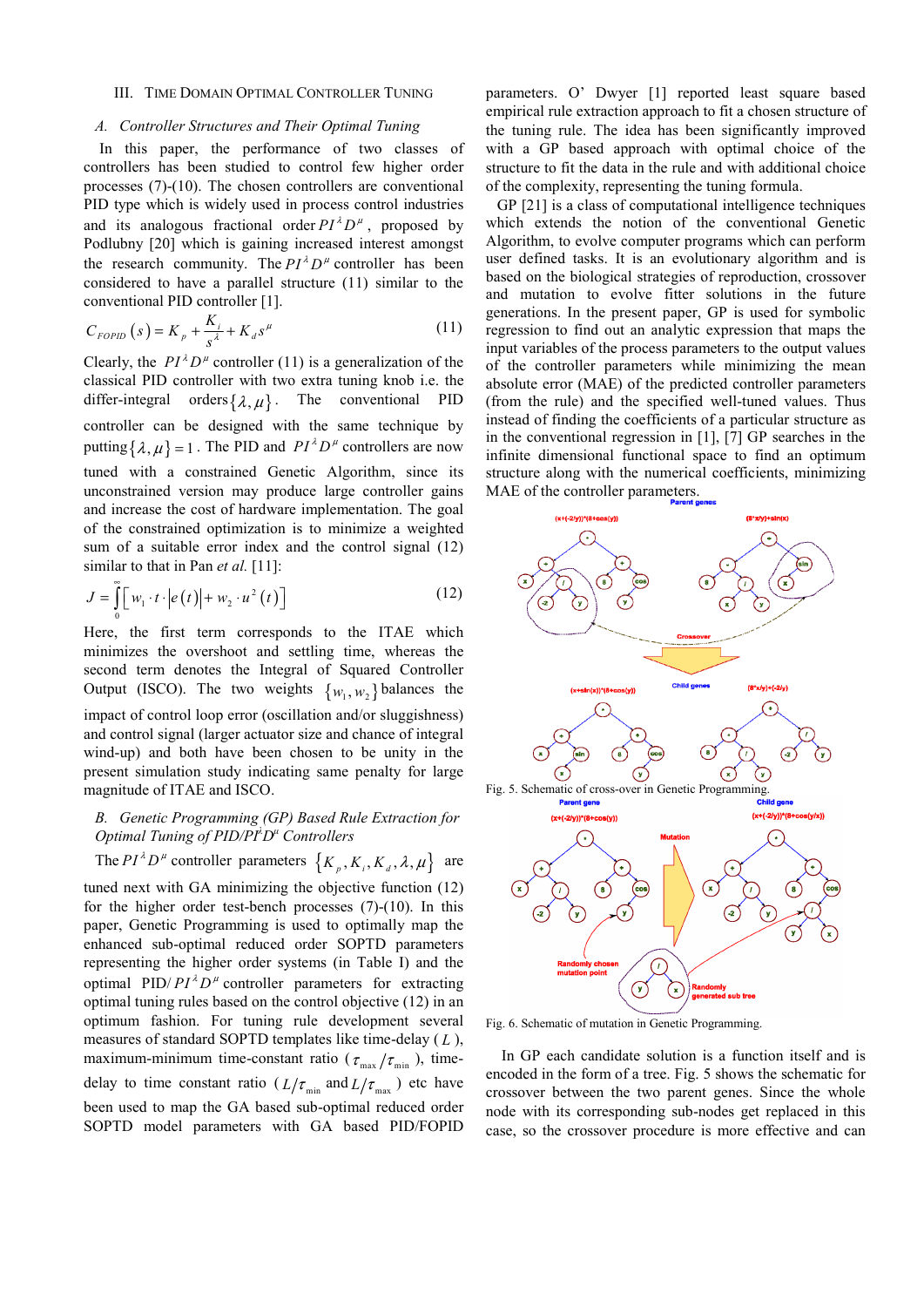provide a wide variety of individuals. Care must be taken so that the crossover process does not produce an indeterminate function or ill conditioned expression (e.g. division by zero, logarithm of a negative number etc.) and such solutions must be eliminated [22]. Fig. 6 shows the mutation schematic where a randomly chosen node in the tree is replaced by another randomly generated sub-tree giving rise to a new individual.

For the present study the population size is chosen to be 500. A tournament selection method is adopted and the tournament size is kept as 3. The maximum depth of each tree is assumed to be 7. Fig. 7 shows the Pareto front for the fitness value versus the number of terms of the expression found from GP where each dot represents a solution expression with different level of complexity and fitness value. The blue colors indicate the non-Pareto optimal solutions and the green colors indicate the Pareto optimal front. The solution having the lowest fitness is encircled by a red outline. It is obvious that the increase in the number of terms increases the complexity of the overall expression, but gives a better fit, i.e. a lower value of fitness function. However for ease of computability a trade-off is made between the fitness and complexity by intuitive judgment.



Fig. 7. Pareto front showing fitness vs. complexity of the genes.

Equation (13) shows the expressions for an optimal PID controller parameters obtained by the GP based symbolic regression method for normalized process gain ( $K = 1$ ).  $K_p = 1.033 + 0.1687 \times$ 

$$
\times \left\{\sqrt{\frac{\tau_{\max}}{\cos(\tau_{\min})}} + \tanh\left(-\tau_{\max}^2 + \frac{\tau_{\min}}{\tau_{\max}}\right) - \sqrt{L}\right\}
$$
  
- sin (\tau\_{\min}) - sin  $\left(\frac{1.6 \times 10^{-6} \tau_{\max}^2 (1250L + 2117)}{\times \left(500 \sqrt{\frac{L}{\tau_{\max}}}\right) + 1877 - 500 \frac{L}{\tau_{\min}}}\right)\right\}$   
 $K_i = 1.003 - 0.2452 \sqrt{\frac{4 \ln(|\tau_{\max} + L|) + 2 \tanh(\tau_{\min})}{+3 \tanh(L) + \tanh(\tau_{\max}) - 0.8913}}$ 

 $K_d = 1.399 + 0.09693 \times$ 

$$
\times \begin{cases}\n\sqrt{\left|\frac{\tau_{\max}}{\cos{(\tau_{\min})}}\right|} + \tanh\left(-\tau_{\max}^2 + \frac{\tau_{\min}}{\tau_{\max}}\right) - \sqrt{L} \\
+ \sqrt[4]{\tau_{\max}} - \sin\left(\frac{1.6 \times 10^{-6} \tau_{\max}^2 (1250L + 2117)}{1.6 \times 10^{-6} \tau_{\max}^2 (1250L + 2117)}\right) \\
- \frac{L\tau_{\max}}{\tau_{\min}} - \sin{(\tau_{\max})} + \tanh(-L + \tau_{\min}) \\
+ \cos\left(\frac{L\tau_{\max}}{\tau_{\min}}\right) - \sin{(\tau_{\min})} - \frac{6.457 \times 10^{-6}}{\tau_{\max}}\n\end{cases}
$$
\n(13)

The optimal FOPID tuning rule for  $K = 1$  is given by (14).  $K_p = 1.1718 + 0.2726 \times$ 

$$
\times \left\{\n\begin{aligned}\n-\frac{L}{\tau_{\min}} & - \tanh\left(L^2 + \frac{L}{\tau_{\min}\tau_{\max}} + \frac{\cos\left(\frac{\tau_{\max}}{\tau_{\min}}\right)}{e^{\tau_{\max}}}\right) \\
&\times \left\{\n\begin{aligned}\n-\frac{\sqrt{\left|\tanh\left(\frac{L}{\tau_{\min}}\right) - \tau_{\min}\right|}}{\left(\frac{\ln L}{\tau_{\max}}\right) + \tau_{\min}\tau_{\max}^3 + \frac{L}{\tau_{\min}}}\n\end{aligned}\n\right\}\n\right\} \\
K_{i} & = 0.3548 + 0.0783 \times \left\{\n\begin{aligned}\n-\frac{\left(\frac{\tau_{\max}}{\tau_{\min}}\right)^{4}}{\tau_{\max}} & \left(\frac{\tanh\left(\ln\left(\tau_{\max}\right)\right)}{0.503953^{2}}\right)^{2}}\n\end{aligned}\n\right\} + \left\{\n\frac{\log\left(\left|0.1851 \sin\left(\tau_{\min}\right)\right|\right)}{\tau_{\max}}\n\right\}\n\right\}\n\right\}
$$

$$
K_{d} = 0.1379 + 0.1248 \times
$$
\n
$$
\times \left\{ 1.6 \times 10^{-5} \left( \left( 250 \tau_{\min} - 493 \right) \sin \left( \sin \left( \tau_{\max} \right) \right) \right)^{2} + \cos \left( \frac{\tau_{\max}}{\tau_{\min}} \right) \right\}
$$
\n
$$
\times \left\{ + \sqrt{\sin \left( \frac{0.4861289}{L} \right)} \right] - \sin \left( \tau_{\max} \right) + \sqrt{\sin \left( \frac{\tau_{\max}}{\tau_{\min}} \right)} \right\} + \sqrt{2 \tau_{\min}} \right\}
$$
\n
$$
\lambda = 0.9974 - 0.002605 \left\{ \sqrt{\tau_{\max}} L \left( \tau_{\max} - \tanh \left( \tau_{\min} \right) \right) \right\}
$$
\n
$$
\mu = 2.0205 + 1.708 \times
$$
\n
$$
\left\{ \tanh \left( \tanh \left( \tanh \left( L \right) \right) \right) - \cos \left( \tanh \left( \frac{\tau_{\max}}{\tau_{\min}} \right) \right) \right\}
$$
\n
$$
\times \left\{ -\cos \left( \cos \left( \tanh \left( \frac{L \tau_{\max}}{\tau_{\min}} \right) \right) \right) + \cos \left( \cos \left( \frac{L \tau_{\min}}{\tau_{\max}^{2} e^{\frac{\tau_{\max}}{\tau_{\min}}}} \right) \right) \right\}
$$
\n
$$
- \cos \left( \tanh \left( L + \frac{L}{\tau_{\max}} + \left( \frac{\tau_{\max}}{\tau_{\min}} \right)^{2} \right) \right)
$$